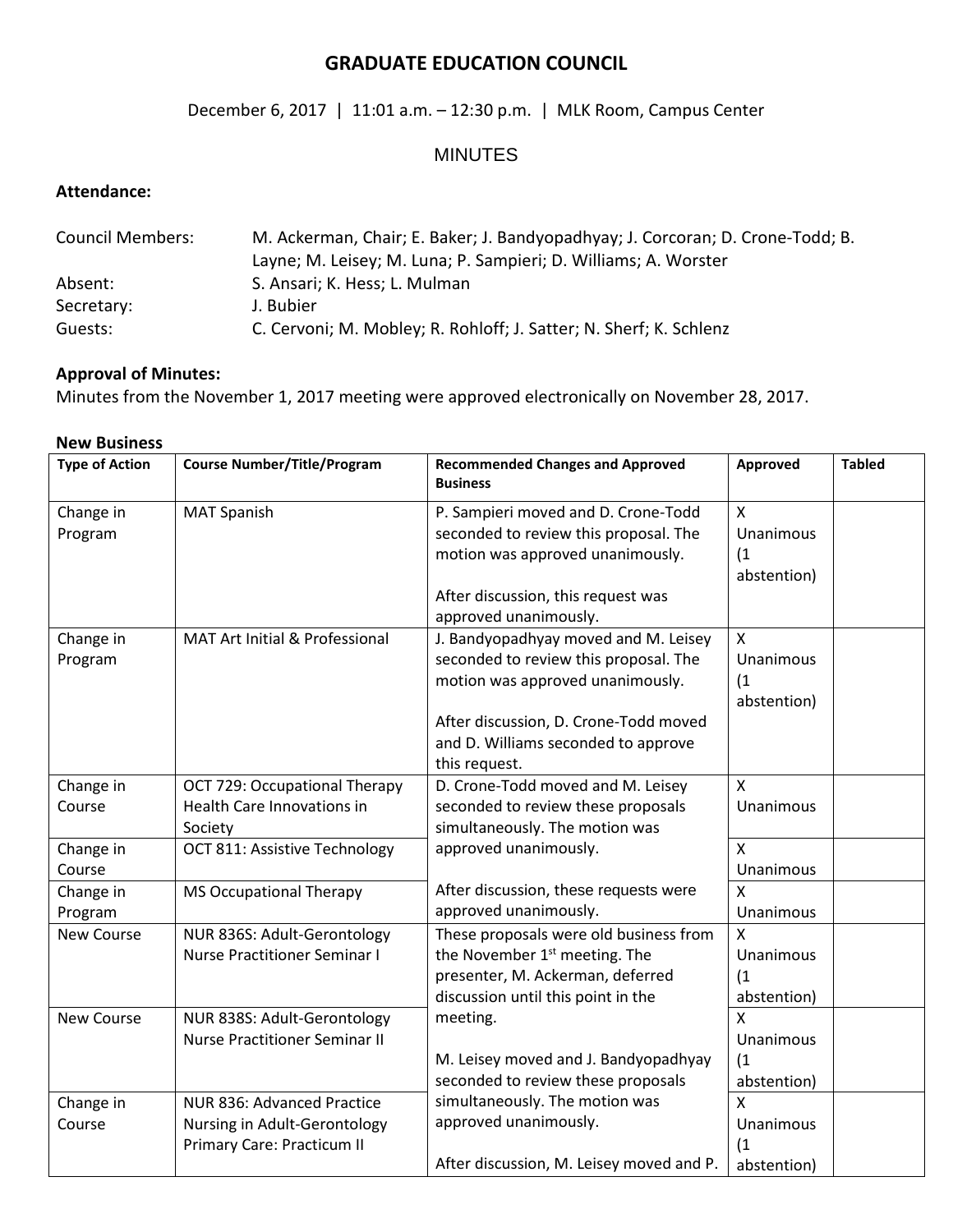| Change in<br>Course  | NUR 838: Advanced Practice<br>Nursing in Adult-Gerontology<br>Primary Care: Practicum III         | Sampieri seconded to approve these<br>requests with the following condition:<br>The effective date of these<br>requests will be Fall 2018 if<br>signed by the provost before<br>January 31; they will be effective<br>Spring 2019 if not.<br>M. Leisey moved and J. Bandyopadhyay | X<br>Unanimous<br>(1)<br>abstention)<br>X        |  |
|----------------------|---------------------------------------------------------------------------------------------------|-----------------------------------------------------------------------------------------------------------------------------------------------------------------------------------------------------------------------------------------------------------------------------------|--------------------------------------------------|--|
| Change in<br>Program | MSN - Adult Gerontology<br><b>Primary Care Nurse Practitioner</b><br><b>Track</b>                 | seconded to review this proposal. The<br>motion was approved unanimously.<br>After discussion, this request was<br>approved unanimously.                                                                                                                                          | Unanimous<br>(1)<br>abstention)                  |  |
| Change in<br>Program | MSN - Adult Gerontology<br><b>Primary Care Nurse Practitioner</b><br>Track - Suspend Admissions   | M. Leisey moved and D. Crone-Todd<br>seconded to review this proposal. The<br>motion was approved unanimously.<br>After discussion, this request was<br>approved unanimously.                                                                                                     | $\mathsf{X}$<br>Unanimous<br>(2)<br>abstentions) |  |
| New Course           | PSY 925A: Counseling Practicum                                                                    | M. Leisey moved and D. Crone-Todd<br>seconded to review these proposals                                                                                                                                                                                                           | X<br>Unanimous<br>$\mathsf{x}$                   |  |
| New Course           | PSY 925B: Practicum Seminar                                                                       | simultaneously. The motion was<br>approved unanimously.                                                                                                                                                                                                                           | Unanimous<br>$\mathsf{x}$                        |  |
| New Course           | PSY 945A: Counseling Internship I                                                                 | After discussion, M. Leisey moved and                                                                                                                                                                                                                                             | Unanimous                                        |  |
| New Course           | PSY 945B: Internship I Seminar                                                                    | D. Crone-Todd seconded to approve<br>these requests.                                                                                                                                                                                                                              | X<br>Unanimous                                   |  |
| New Course           | PSY 946A: Counseling Internship<br>Ш                                                              |                                                                                                                                                                                                                                                                                   | x<br>Unanimous                                   |  |
| New Course           | PSY 946B: Internship II Seminar                                                                   |                                                                                                                                                                                                                                                                                   | X<br>Unanimous                                   |  |
| Change in            | <b>MS Counseling:</b>                                                                             | M. Leisey moved and D. Crone-Todd                                                                                                                                                                                                                                                 | X                                                |  |
| Program              | Industrial/Organizational<br><b>Psychology Concentration</b>                                      | seconded to review these proposals<br>simultaneously. The motion was                                                                                                                                                                                                              | Unanimous                                        |  |
| Change in<br>Program | MS Counseling: Applied Behavior<br><b>Analysis Concentration</b>                                  | approved unanimously.<br>After discussion, M. Leisey moved and<br>D. Crone-Todd seconded to approve<br>these requests.                                                                                                                                                            | X<br>Unanimous                                   |  |
| Change in<br>Program | MS Counseling: Mental Health<br><b>Counseling Concentration</b>                                   | M. Leisey moved and D. Crone-Todd<br>seconded to review these proposals                                                                                                                                                                                                           | $\mathsf{x}$<br>Unanimous                        |  |
| Change in<br>Program | MS Counseling: Mental Health<br>Counseling & School Adjustment<br><b>Counseling Concentration</b> | simultaneously. The motion was<br>approved unanimously.                                                                                                                                                                                                                           | X<br>Unanimous                                   |  |
| Change in            | MS Counseling: Marriage &                                                                         | After discussion, M. Leisey moved and                                                                                                                                                                                                                                             | X                                                |  |
| Program<br>Change in | <b>Family Concentration</b><br>MS Counseling: Marriage &                                          | D. Crone-Todd seconded to approve<br>these requests.                                                                                                                                                                                                                              | Unanimous<br>$\mathsf{x}$                        |  |
| Program              | Family Concentration - Suspend<br>Admissions                                                      |                                                                                                                                                                                                                                                                                   | Unanimous                                        |  |
| Change in<br>Program | CAGS in Educational Leadership                                                                    | D. Crone-Todd moved and M. Leisey<br>seconded to review this proposal. The<br>motion was approved unanimously.<br>After discussion, this request was<br>approved unanimously.                                                                                                     | X<br>Unanimous                                   |  |